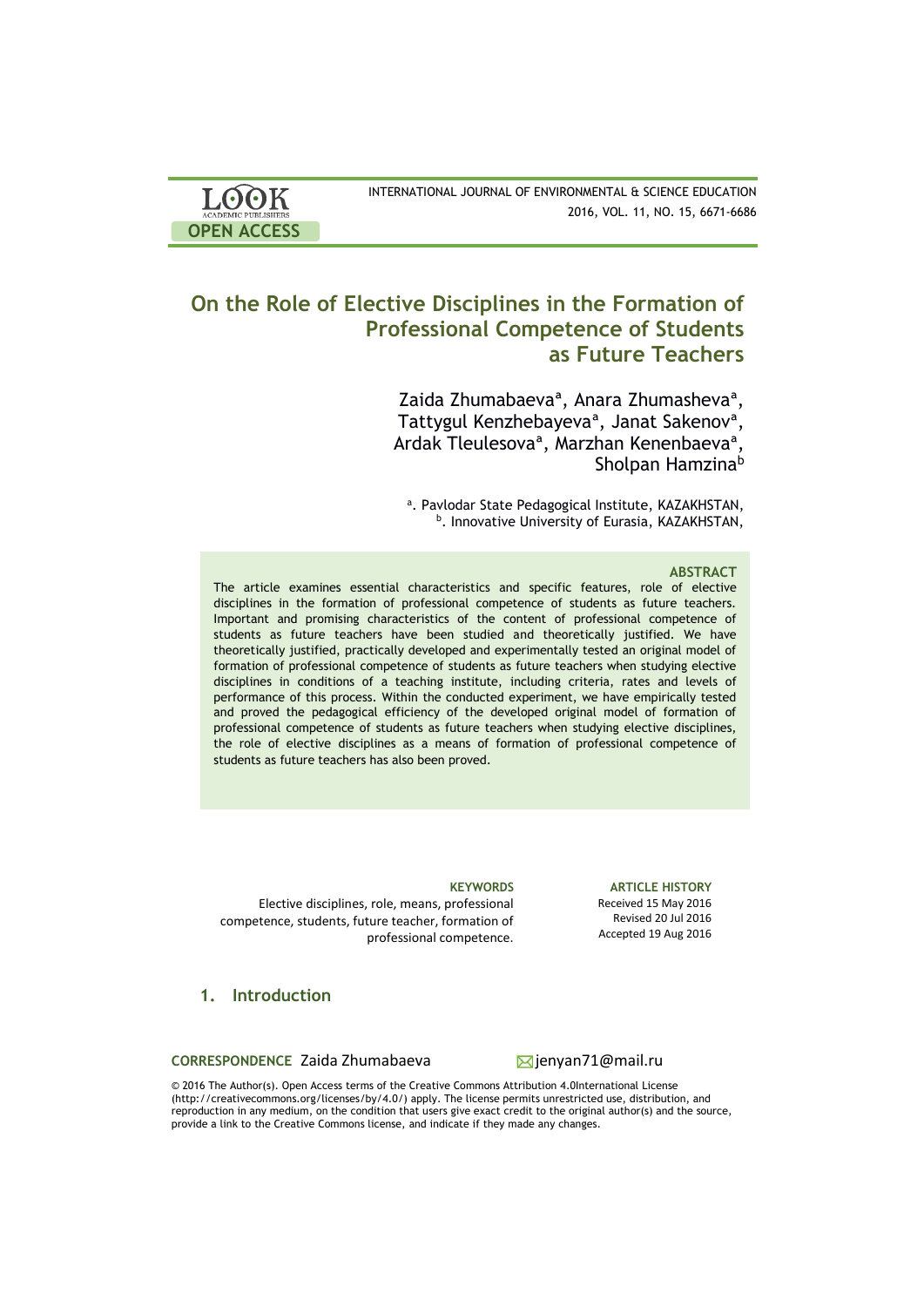#### 60 INTERNATIONAL JOURNAL OF ENVIRONMENTAL & SCIENCE EDUCATION 8553

The goals of educational programmes of institutes of higher education is training bachelors as specialists of new formation who are able to solve socially important tasks of education and upbringing creatively and professionally, who possess professional competence and can conduct teaching activities creatively in the institutions of education and upbringing. Present academic value and specificity of educational programmes at teacher training institutes of higher education shows in the content and catalogue of elective disciplines which gives a student an opportunity of providing educational services in polylingual trajectory; introduction of dual learning elements into the process of learning; flexibility and update of educational content; development of professional skills and competence focused on an educational field of activity taking into account the needs of society and economy. Elective disciplines are optional disciplines the content of which allows to satisfy professional interests in accordance with personal inclinations. A subject chosen by a student becomes mandatory. As a whole, regional component of professional education and elective disciplines secure knowledge, skills and abilities of future teachers. Elective disciplines, in their turn, are a list of educational disciplines which are approved by educational institutions and form an optional component that students use to form their individual curriculum within the scope of established credits. The list of elective disciplines is discussed and approved by Education Board of a higher educational institution. Registrar Office of a higher educational institution works out a catalogue of elective disciplines based on the list of elective disciplines. The process of signing students up for elective disciplines is organised by the Registrar Office with the methodical and consultative help of departments, dean's offices and advisors. Student's individual curriculum is formed after the enrolment for elective disciplines is over. Elective disciplines are selected under the supervision of an advisor. The advisor presents students with alternatives to each subject from the catalogue of elective disciplines, consults them on the succession of studying the disciplines. Therefore, it is obvious that elective disciplines are of great importance in providing knowledge, skills and abilities for future teachers, in formation of their professional competence as future teachers.

 The analysis of works by Arsamerzaev G.A., Dauletova I.G., Sakenov J.Z., Toktarbayev G.-S. D. (2014), Chown A. (1994), Uzakbaeva, S., B. Baimukhanbetov, K. Berkimbaev, B. Mukhamedzhanov and R. Pralieva. (2013), Gifford S. (1994), Nicolas Fernandez, Valerie Dory, Louis-Georges SteMarie, Monique Chaput, Bernard Charlin and Andree Boucher (2012) shows that one of the priority areas of modern education is formation of professional competence of students. The conducted analysis of academic literature on the issue of formation of professional competence of students is indicative of growing scientific and methodical interest to this problem. It should be noted that no system research of the problem of essential correlation between elective disciplines and formation of professional competence of students of a teacher training institute has been conducted yet. Comprehensive expertise of scientific research by Albekova A.S., Rezuanova G.K., Muratbekova A.M., Kukenova G.A. (2014), Asenova N.S., Zhumabaeva Z.E., Kenenbaeva M.A., Sakenov D.Zh., Toktarbaev D.G. (2013), David Carr and Don Skinner. (2009), Hutchinson D. (1994), Kenenbaeva, M.A, A.Sh.Tleulesova. (2013), Kul'kov, S.A., (2013), Oreck B. (2004), Zhaparova, B.M., etc. (2013) shows that teacher training institutes of higher education lack the required level of scientifically based organisation of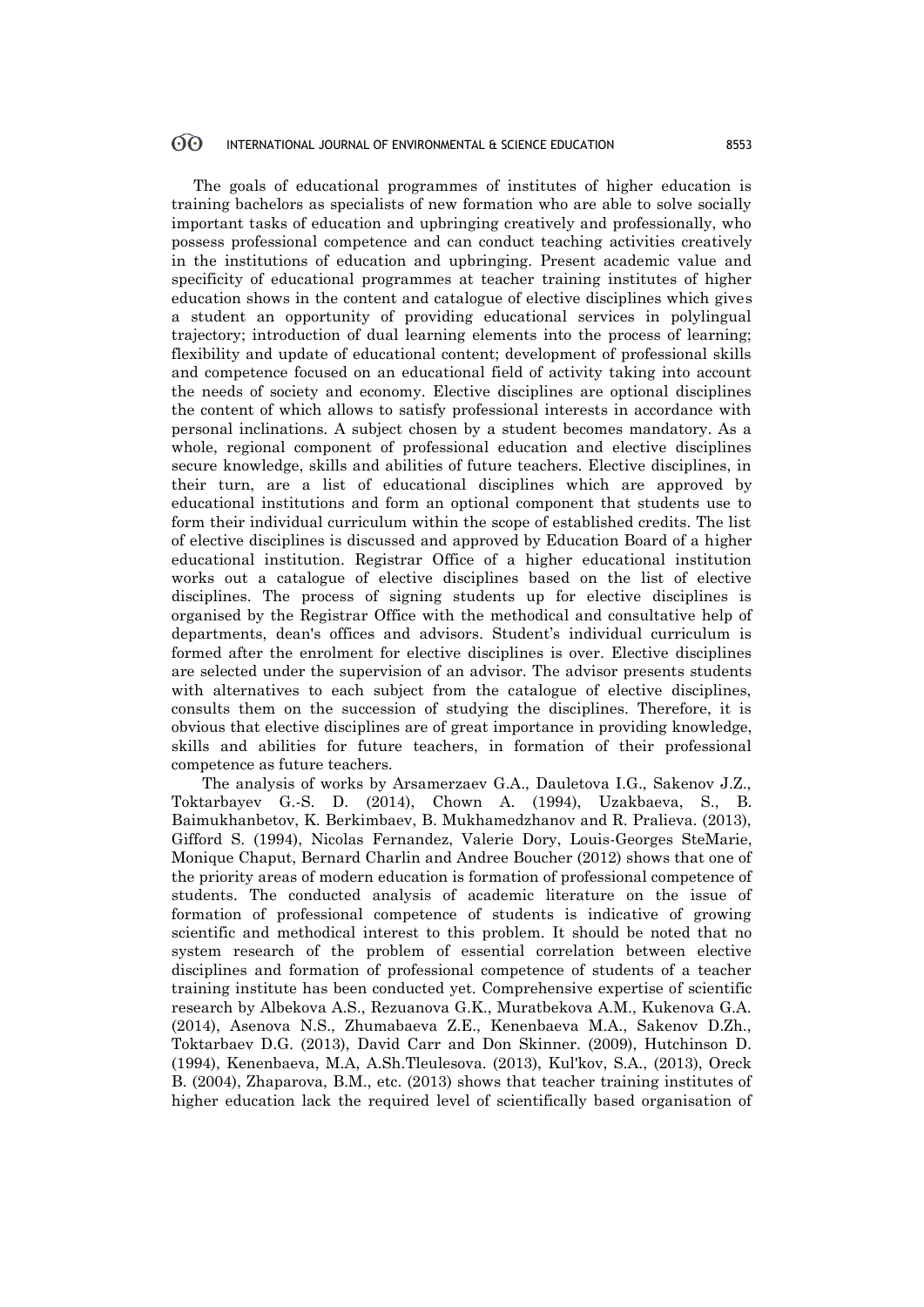

teaching process which favours the influence of elective disciplines as an educational means on the formation of professional competence of students as future teachers. Thus, the goal of our research is to justify the role of elective disciplines in the formation of professional competence of students as future teachers.

## **2. Methods**

The methodological basis of the research is the theory of personality development; the theory of educational content; modern theories and concepts of higher professional education; propositions on the essence of integral educational process; pedagogical research on the nature of teacher's competence; the research on the formation of professional competence of teacher; ideas of system, cultural, personal, activity, humanistic, axiological, acmeological approaches; the idea of subjective activity of a personality in the process of its life activity; development of technological approaches and variable technologies of higher education; regulations on elective courses, catalogue of elective disciplines. The methods of the research are the following: to achieve the desired goal of justifying the role of elective disciplines in the formation of professional competence of students as future teachers we used: theoretical research methods: study and analysis of philosophical, sociological, pedagogical and psychological literature on the problem of professional competence research; conceptual term construct; scientists' approaches to the issue of elective disciplines and professional competence; synthesis, comparison, generalisation, content analysis; empirical research methods: study and generalisation of the experience in formation of professional competence of a student in the system of higher professional education in the process of studying elective disciplines; conversations with students, lecturers, teachers; questionnaire surveys, observation; method of generalisation of independent characteristics; study of the results of students' creative activities; method of mathematical and statistical data procession; modelling, pedagogical experiment on the research of the role of elective disciplines as a means of the formation of professional competence of students as future teachers.

### **3. Result**

As the analysis of research by Berkimbaev, K.M., S.T. Nyshanova, B.T. Kerimbaeva and G.P. Meyrbekova (2012), Claire Kramsch (2006), Johnson, M., Cowin, L.S., Wilson, I. and H. Young, H. (2012), Ishanov, P., Bekmambetova, Z. (2013), Kathleen A. Brown-Rice and Susan Furr. (2013), Kerimbaeva, B.T. (2012), Rakhimbekova G.O., Baigozhina Z.M., Abdrakhmanova A.Y., Samatanova A.R., Orazakova R.K., Nurtayeva Z. Z., Sakenov J.Z. (2015), Sakenov, D. Zh, etc. (2012) shows, the existing studies of professional training of students single out the conditions, factors and content variability of professional training of students. We believe that the research data allows us to state that there is possible influence of elective disciplines on professional training of students as future teachers, on the process of development and formation of their professional competence. It should be mentioned that the range of a student's professional needs in the formation of professional competence as a future teacher within the process of studying elective disciplines remains under-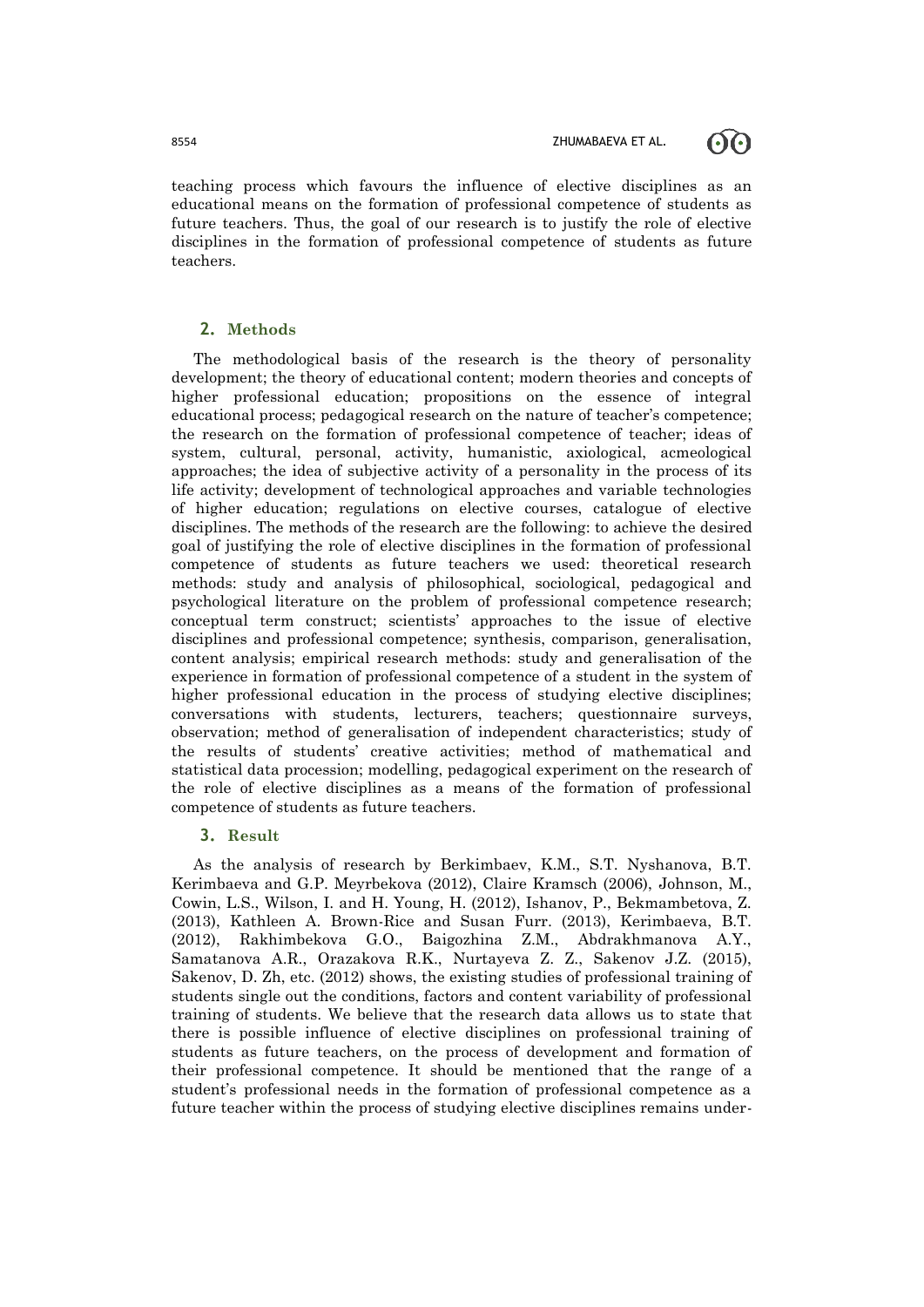#### 60 INTERNATIONAL JOURNAL OF ENVIRONMENTAL & SCIENCE EDUCATION 8555

investigated and unexplored. Judging from the established scientific problem, the formation of professional competence of students as future teachers is obviously necessary, but the process of its development and formation within the process of studying elective disciplines requires the examination and justification of the content of professional competence concept.

Professional competence of students as future teachers is a description of professional and personal characteristics of a student, including professional competencies, which ensures effective and reasonable professional activities in different areas and segments of education in accordance with legal and moral standards established in the contemporary society, distinguishing the availability of organisational abilities, skills of analysis and prediction of teaching activity results, knowledge of the most effective and reasonable methods of its implementation, as well as professional mobility (Albekova A.S., Rezuanova G.K., Muratbekova A.M., Kukenova G.A. (2014), Sundburg L. (2001), Niyazova G.Z., Kamalbek Meirbekovich Berkimbaev K.M., Rabiga Esimovna Pralieva R.S., Dinara Kadirkhanovna Berdi D.K., Alina Kuandykovna Bimaganbetova A.K. (2013). Such understanding of professional competence of future teachers creates a scientific basis for the development of the content of elective disciplines as a means of formation of professional training of students. However, as the analysis of psychoeducational and methodical literature and the works by Schantz, E.A. (2012), Shavalieva Z.Sh., Ahmuldinova A.N., Isinbayeva K.G., Ayapbergenova G.S., Alibayeva Zh.E., Sakenov D.Zh. (2013), Claire Kramsch (2006), Asenova N.S., Zhumabaeva Z.E., Kenenbaeva M.A., Sakenov D.Zh., Toktarbaev D.G. (2013), the development of elective disciplines as a means of formation of professional competence of future teachers remains out of view of modern scientific research, and, as a result, their specificity as compared with major disciplines is not taken into account. Present insufficient theoretical development of this scientific problem has led to rather low results of elective disciplines as a means of formation of professional competence of future teachers.

The main element of the development of the content of elective disciplines as a means of formation of professional competence of students as future teachers is formation of the experience of professional activities of students of a higher education institution. We understand the development of elective disciplines as a means of formation of professional competence of students as future teachers as the process of the development and detalisation of the system of professional competencies of future teachers, their experience of professional and research activities in order to ensure the integrity and purposefulness of an elective subject itself. The process of the development of elective disciplines as a means of formation of professional competence of students as future teachers as the basis of our research is an activity aimed at the development, explication and formation of the following criteria and rates, levels of professional competence of students as future teachers:

educational and cognitive (assimilation of knowledge, level of professional literacy, studying a set of concepts, categories, rules; ready to use theoretical knowledge for generation of new ideas; able to implement educational programmes of major and elective courses in different educational institutions);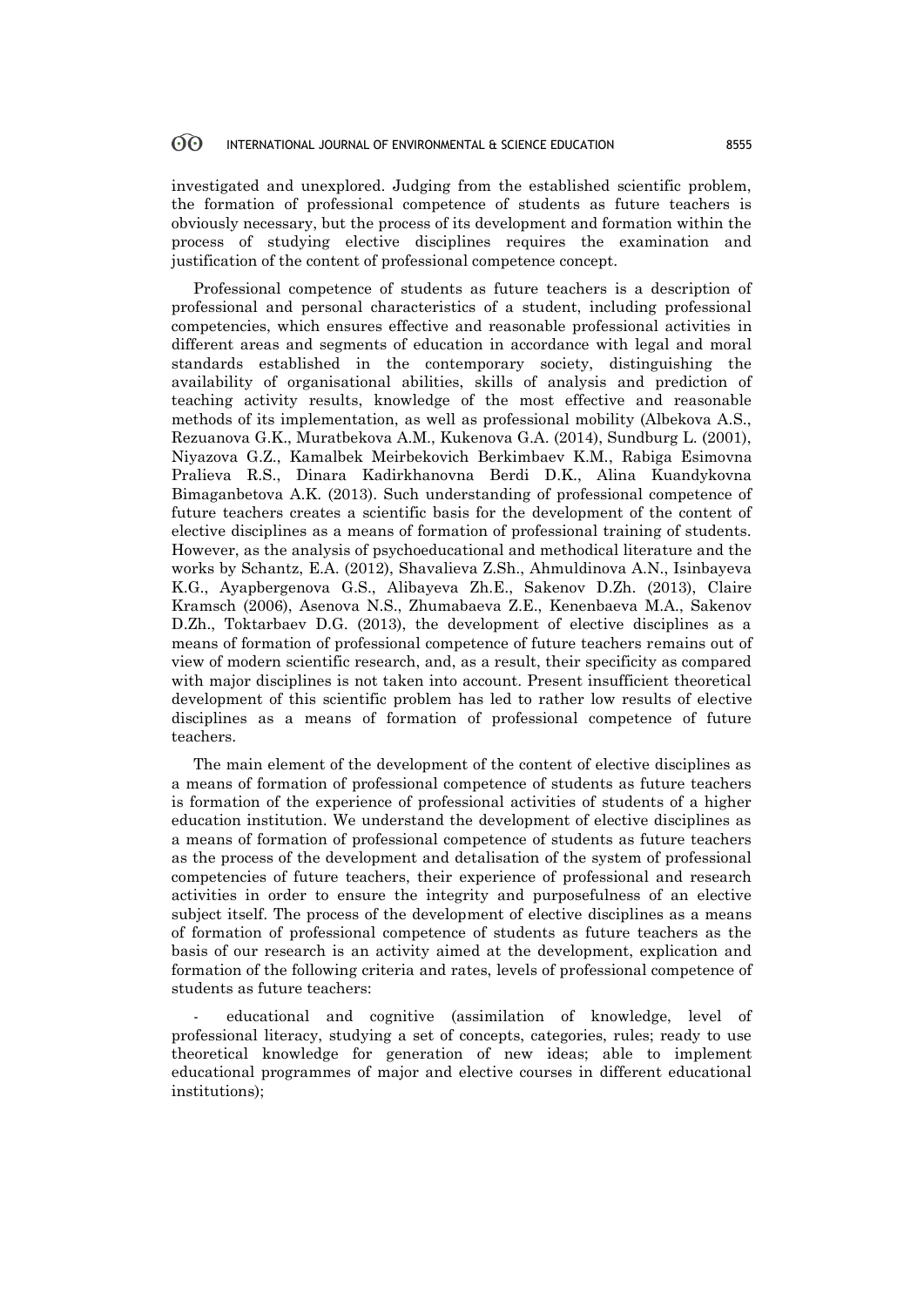60



empirical (learning professionally-oriented actions, able to organise the work efficiently, use of knowledge in non-standard situations, skills of planning, organizing and implementing professional activities, ability to use modern information means (phone, fax, computer, printer, modem, copy machine, etc.) and information technologies (audio and video recording, interactive whiteboard, e-mail, mass media, Internet);

levels of professional competence of students as future teachers: high, medium, low (Albekova A.S., Rezuanova G.K., Muratbekova A.M., Kukenova G.A. (2014), Ishanov, P., Bekmambetova, Z. (2013), Niyazova G.Z., Kamalbek Meirbekovich Berkimbaev K.M., Rabiga Esimovna Pralieva R.S., Dinara Kadirkhanovna Berdi D.K., Alina Kuandykovna Bimaganbetova A.K. (2013).

Comprehensive analysis of the scientific problem of the study of the role of elective disciplines as a means of formation of professional competence of students as future teachers allowed us to develop and justify an original Model of formation of professional competence of students as future teachers when studying elective disciplines, including criteria, rates, performance levels of the process. The following elements are to be singled out during the process of developing and designing the Model of formation of professional competence of students as future teachers when studying elective disciplines: actionprocedural, educational-cognitive, communicative-informational. Actionprocedural element is based on a set of practical skills and abilities of students as future teachers which form the basis of professional competence when studying elective disciplines. Educational-cognitive element of professional competence describes, first of all, intellectual development and specifics of cognitive activity of future teachers, which also form professional competencies when studying elective disciplines. Communicative-informational element describes the tactics and strategy of professional behaviour of future teachers, which also form professional competencies when studying elective disciplines.

### **3.1.Originality results.**

In our opinion, scientific grounds of the process of formation of professional competence of students as future teachers when studying elective disciplines should call for the development of an original model, the structure of which contains professional competencies and which reflects the required professional characteristics of students as future teachers. Unique Model of formation of professional competence of students as future teachers when studying elective disciplines that we have designed is an integral, interrelated process all the unique elements of which are aimed at the achievement of the desired goal – formation of professional competence of students as future teachers as a result of studying the catalogue of elective disciplines (see figure 1).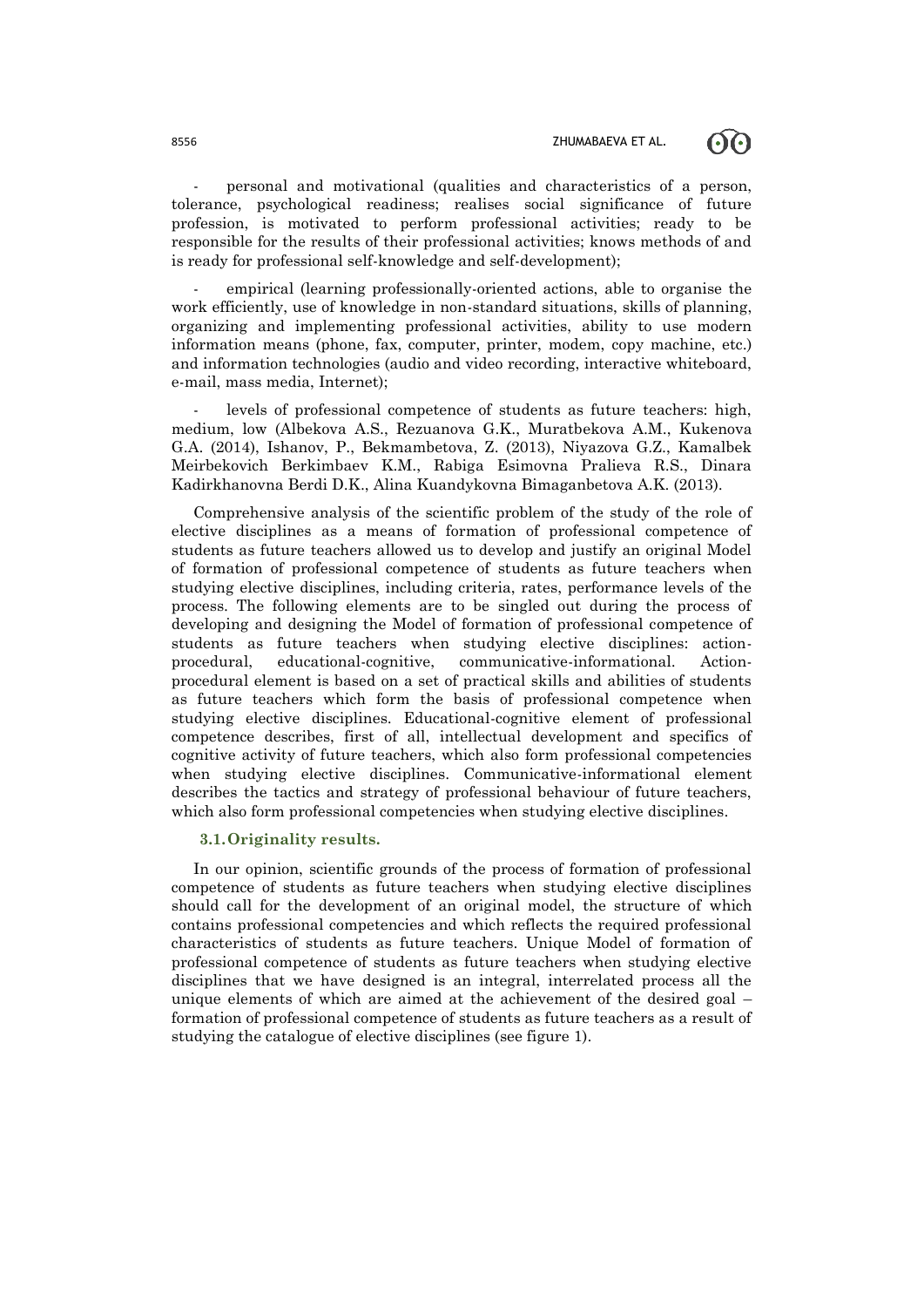

Figure 1. Model of formation of professional competence of students as future teachers when studying elective disciplines

Figure 1 explanation. Model of formation of professional competence of students as future teachers when studying elective disciplines. This Model of formation of professional competence of students as future teachers when studying elective disciplines shows interrelated basic elements of the process of the formation of professional competence of students as future teachers when studying elective disciplines:

I - the process of the formation of professional competence of students as future teachers when studying elective disciplines;

II - criteria and rates, levels of professional competence of students as future teachers when studying elective disciplines such as educational and cognitive (assimilation of knowledge, level of professional literacy, studying a set of concepts, categories, rules); personal and motivational (qualities and characteristics of a person, tolerance, pedagogical readiness); empirical (learning professionally-oriented actions, able to organise the work efficiently, use of knowledge in non-standard situations, skills of planning, organizing and implementing professional activities, ability to use modern information means); levels: high, medium, low;

 III - elective disciplines (the list of educational disciplines in the optional component) as optional disciplines the content of which allows to satisfy professional interests in accordance with the content of the subject and personal professional needs of students);

 IV - elements of formation of professional competence of students as future teachers when studying elective disciplines, such as procedural, cognitive, communicative-informational; action-procedural element is based on a set of practical skills and abilities of students as future teachers which form the basis of professional competence when studying elective disciplines; educationalcognitive element of professional competence describes, first of all, intellectual development and specifics of cognitive activity of future teachers, which also form professional competencies when studying elective disciplines. communicative-informational element describes the tactics and strategy of professional behaviour of future teachers, which also form professional competencies when studying elective disciplines;

V - individual curriculum of students as future teachers, as a dynamic element of the model, it is formed during the assignment of the mandatory part of the course curriculum and optional disciplines. Disciplines chosen from other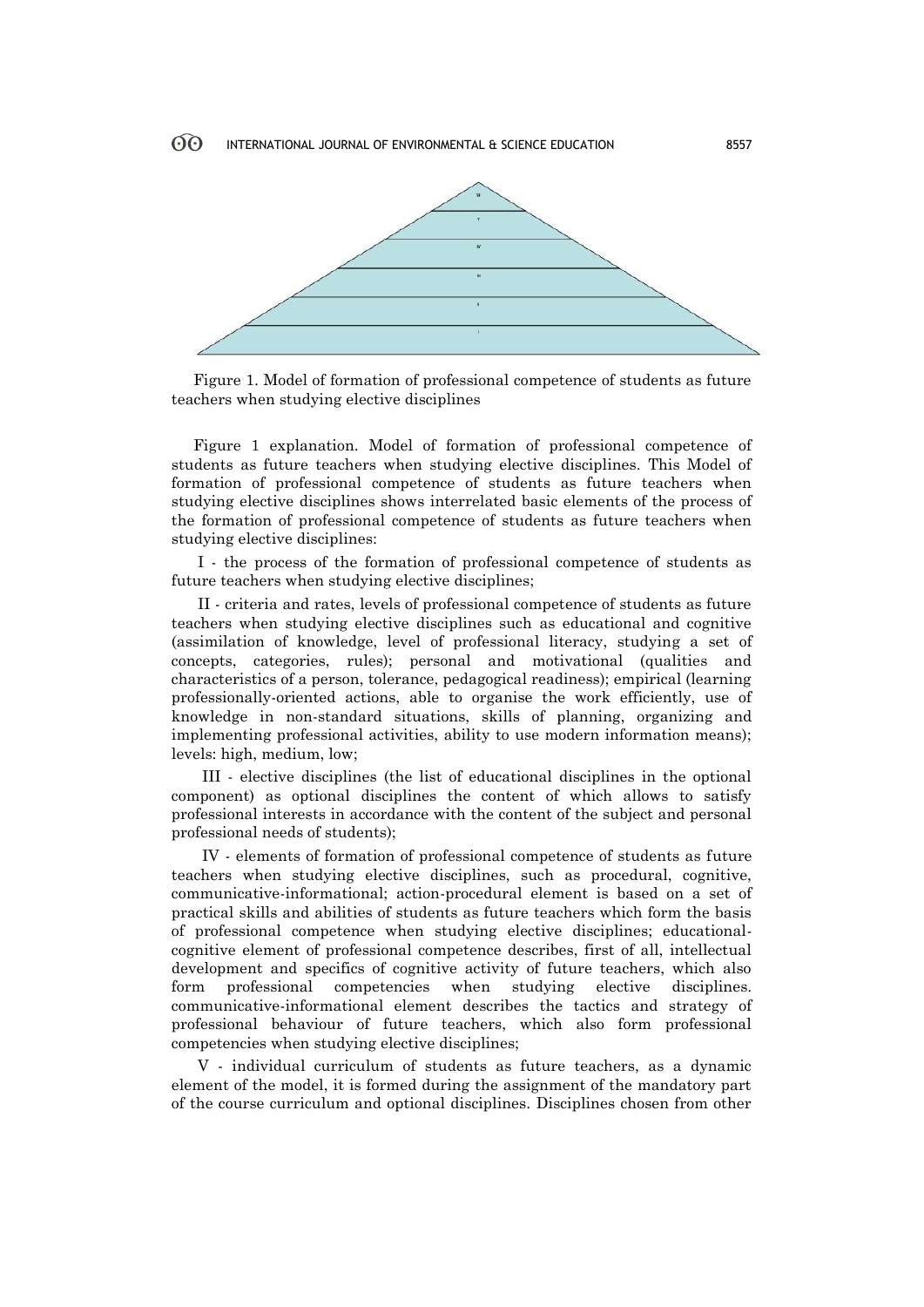60



VI - professional competencies of students as future teachers when studying elective disciplines, ensuring effective and reasonable implementation of professional activities in different areas and segments of education, availability of organisational abilities, skills of pedagogical analysis and prediction of teaching activity results, knowledge of the most effective and reasonable methods of its implementation.

#### **4. Discussion**

To justify the role of elective disciplines as an educational means of the formation of professional competence of students as future teachers, during the experiment we used methods of conversations with students, lecturers, teachers; questionnaire surveys, observation; method of generalisation of independent characteristics; study of the results of students' creative activities; methods of mathematical and statistical data procession. 30 students participated in the experiment, there were divided into control (15 students) and experimental (15 students) group. Elective disciplines were used only in the experimental group. During the experimental check of the Model of formation of professional competence of students as future teachers when studying elective disciplines, also analysing the dynamics of the students' attitude as future teachers to the content of elective disciplines, the following justifications can be made: at the statement stage of the experiment there were 46% of students with cognitive interest in the control group and 44% in the experimental group, at the end of the forming experiment it increased to 48% in the control group and 90% in the experimental group. The comparison of these results has shown that improvement by this criterion by 46% allows to positively justify the efficiency of the experimental work. Comprehensive analysis of the results of the forming experiment allows to detect the dynamics of the process of the formation of professional competencies of students as future teachers when studying elective disciplines. At the statement stage of the experiment there were 16% of students with highly developed professional competencies in the control group and 15% in the experimental group, at the end of the forming experiment it increased to 17% in the control group and 51% in the experimental group. On that basis we believe that improvement by this criterion by 36% in the experimental group indicates the efficiency of the experimental work on the formation of professional competence of students as future teachers when studying elective disciplines. Comprehensive and thorough analysis of the results of statement and forming stages of scientific experiment has proved that in the process of experimental work improvement by all criteria, rates, level of the Model of formation of professional competence of students as future teachers when studying elective disciplines had been found. Also, in the process of pedagogical interpretation of the results and identification of the level of formation of professional competence of students as future teachers when studying elective disciplines conducted with the use of point rating control system we have detected positive tendency towards the increase of the level of formation of professional competence of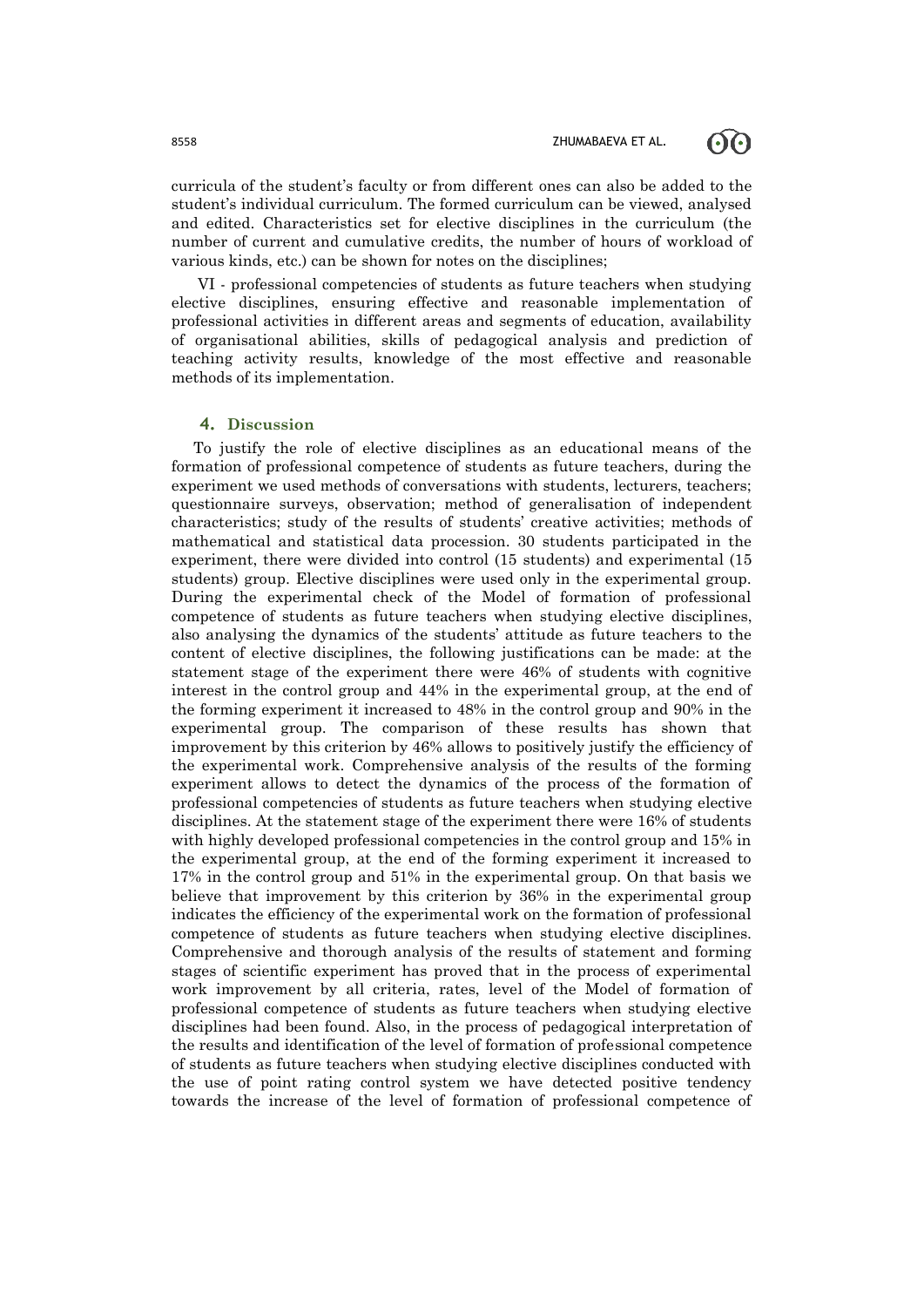#### 60 INTERNATIONAL JOURNAL OF ENVIRONMENTAL & SCIENCE EDUCATION 8559

students as future teachers when studying elective disciplines. This scientific statement was proved by the results of students' progress analysis in experimental and control groups before and after the scientific experiment (see figure 2).



Figure 2. Diagnostics of the level of formation of professional competence of students as future teachers when studying elective disciplines.

As we have mentioned before, the number of students with highly developed professional competence in the experimental groups increased after the experiment by 36%, the number of students who achieved means level increased by 10%, the number of students with low level decreased by 46%. The results of the control groups show that the number of students with highly developed professional competence remained the same (17%), as well as with means level (1%), while the low level decreased by 2%. The received data prove the high effectiveness of the suggested Model of formation of professional competence of students as future teachers when studying elective disciplines.

Thus, the conducted research has proved that consecutive implementation of the chosen elements of the Model of formation of professional competence of students as future teachers when studying elective disciplines, their interrelation in the process of the formation of professional competence of students as future teachers when studying elective disciplines, specific and regular use of the developed Model of formation of professional competence of students as future teachers when studying elective disciplines influenced the change in the levels of formation of professional competencies of students in the experimental groups.

### **5. Conclusions and recommendations**

Scientific analysis of exploration degree of the problem of studying elective disciplines as a means of the formation of professional competence of students as future teachers allowed to identify and justify main characteristics of the process of formation of professional competencies of students as future teachers when studying elective disciplines.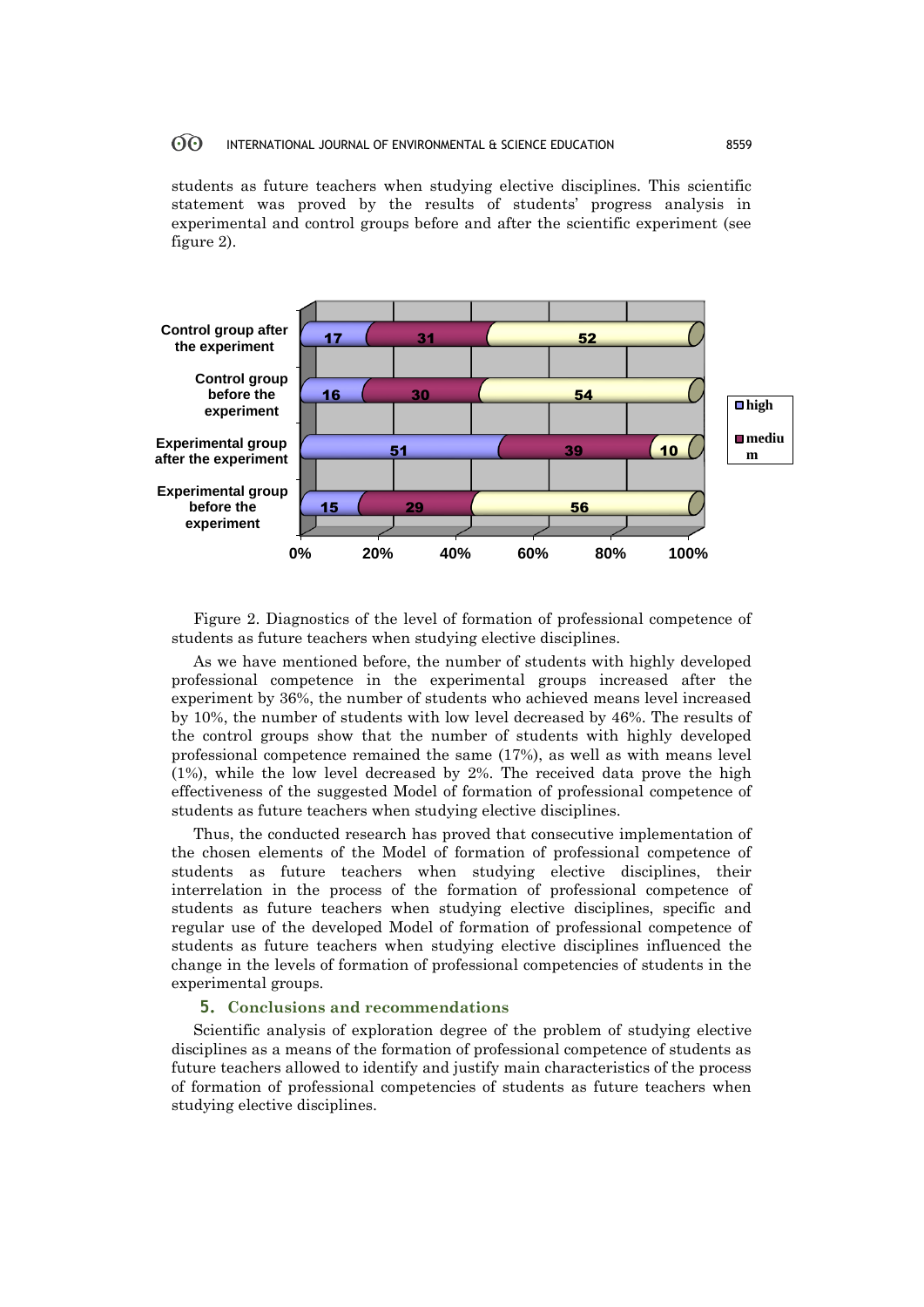#### 8560 **ZHUMABAEVA ET AL.**



In the process of the examination of the role of elective disciplines as a means of the formation of professional competence of students as future teachers essential characteristics of the content of elective disciplines as optional disciplines, catalogue and content of elective disciplines allow to diversify and expand professional interests of students as future teachers in accordance with the content of the subject and personal professional needs of students. In distinction from the research of Albekova A.S., Rezuanova G.K., Muratbekova A.M., Kukenova G.A. (2014), Zhaparova, B.M., etc. (2013), Kul'kov, S.A. (2013), Gifford S. (1994), we have experimentally developed, testes and implemented an original model of formation of professional competence of students as future teachers when studying elective disciplines in conditions of teacher training institute, including criteria and rates, levels of the process performance. In the process of the experiment the Model of formation of professional competence of students as future teachers when studying elective disciplines has been scientifically tested. During the research, the efficiency of the developed Model of formation of professional competence of students as future teachers when studying elective disciplines and its elements ensuring the formation of professional competence of students as future teachers has been experimentally proved. The developed Model of formation of professional competence of students as future teachers when studying elective disciplines is recommended for practical use at teacher training institutes of higher education.

#### **References**

- Albekova A.S., Rezuanova G.K., Muratbekova A.M., Kukenova G.A. (2014). Elective disciplines as means of formation of professional competence of future teachers. Life Sci J;11(8s):53-56 (ISSN:1097-8135). http://www.lifesciencesite.com.
- Arsamerzaev G.A., Dauletova I.G., Sakenov J.Z., Toktarbayev G.-S. D. (2014). Formation of professional competence at students (on the example of creative pedagogical specialties). Life Sci J,11(6s):97-101.
- Asenova N.S., Zhumabaeva Z.E., Kenenbaeva M.A., Sakenov D.Zh., Toktarbaev D.G. (2013). About preparation of students of higher education institution for professional activity in the course of studying of elective disciplines Life Sci J, 10(10s):96-100.
- Berkimbaev, K.M., S.T. Nyshanova, B.T. Kerimbaeva and G.P. Meyrbekova. (2012). The formation of professional competencies of future specialists New Educational Review. Poland: Thomson Reuters Journal Impact Factor 0.149, 271-281.

Chown A.(1994). Beyond competence? British journal of in-service education. 20, 2: 161-180.

- Claire Kramsch. (2006). From Communicative Competence to Symbolic Competence. The Modern Language Journal, 90 (2): 249-252.
- David Carr and Don Skinner. (2009). The Cultural Roots of Professional Wisdom: Towards a broader view of teacher expertise. Educational Philosophy and Theory, 41 (2): 141-154.
- Day Ch. (1994). Personal development planning: a different kind of competency. British journal of in-service education. 20. 3: 287-302.
- Johnson, M., Cowin, L.S., Wilson, I. and H. Young, H. (2012). Professional identity and nursing: contemporary theoretical developments and future research challenges. International Nursing Review, 59 (4): 562-569.
- Gifford S. (1994). Evaluating the Surrey New Teacher Competency Profile. British journal of inservice education. 20, 3: 313 - 326.
- Hutchinson D. (1994). Competence-based profiles for ITT and induction: the place of reflection. British journal of in-service education. 20, 3: 303-312.
- Ishanov, P., Bekmambetova, Z. (2013). Improvement the process of professional education specialists training. European researcher, 4-2(46): 902-906.
- Kathleen A. Brown-Rice and Susan Furr, (2013). Preservice Counselors' Knowledge of Classmates' Problems of Professional Competency. Journal of Counseling & Development, 91 (2): 224-233.
- Kenenbaeva, M.A., A.Sh. Tleulesova. (2013). Preparation of students for professional careers during the study of special courses. Middle-East Journal of Scientific Research, 13 (4): 449-454.